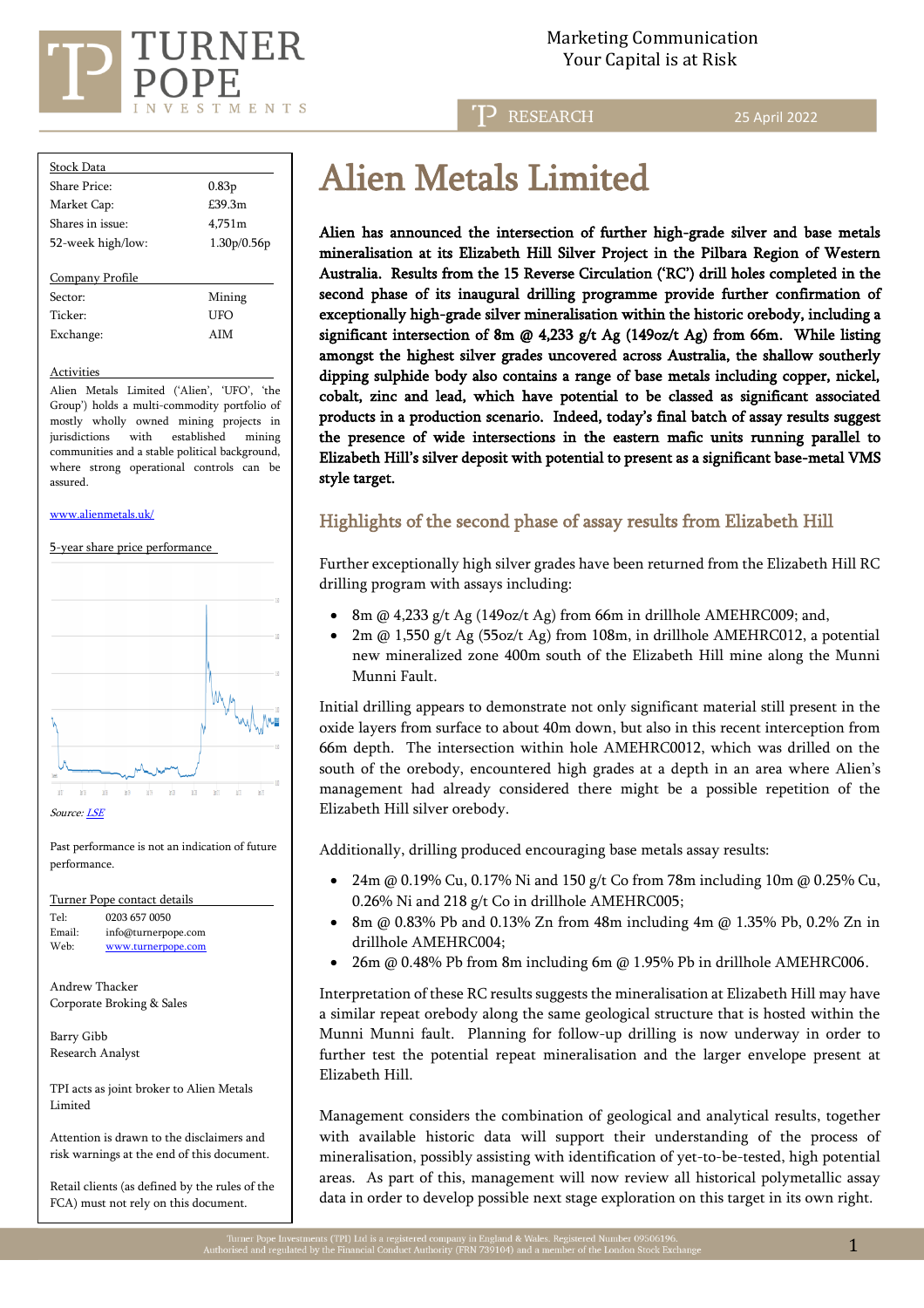

### Marketing Communication Your Capital is at Risk

כד **RESEARCH**  25 April 2022

The overall drill programme at Elizabeth Hill consisted of diamond and RC drilling for a total of 1,991m in 22 holes. The first results taken from the first stage of 4 diamond drill holes completed for 211m were released on 27 February 2022 and included the following, similarly impressive highlights:

- 9.7m @ 8,326 g/t Ag (267oz/t Ag) from 15m in drillhole 21EHDD003; and,
- 24.8m @ 829 g/t Ag (27oz/t Ag) from 2m including 11.7m @ 1,735 g/t Ag (56oz/t Ag) and 1.7m @ 19,865g/t Ag (639oz/t Ag) from 23m, in drillhole 21EHDD001.



### Location of Elizabeth Hill Silver Project, Western Australia

Source: Alien, RNS of 25 [April 2022](https://www.londonstockexchange.com/news-article/UFO/further-high-grade-assay-results-at-elizabeth-hill/15422512)

| e               |           |             |        |                |        |            |        |        |        |        |        |        |
|-----------------|-----------|-------------|--------|----------------|--------|------------|--------|--------|--------|--------|--------|--------|
| <b>Hole Nbr</b> | Sample No | From<br>(m) | To (m) | Width<br>(m)   | Ag g/t | Ag<br>(96) | Co g/t | Cu g/t | Ni g/t | Pb g/t | Pb (%) | Zn g/t |
| AMEHRC004       | AM269515  | 38          | 40     | 2              | 30     |            | $-10$  | 80     | 80     | 220    |        | 200    |
| AMEHRC004       | AM269516  | 40          | 42     | 2              | 40     |            | $-10$  | 140    | 100    | 580    |        | 250    |
| AMEHRC004       | AM269521  | 48          | 50     | 2              | 30     |            | $-10$  | 420    | 60     | 12,600 | 1.26   | 2.100  |
| AMEHRC004       | AM269522  | 50          | 52     | 2              | 30     |            | $-10$  | 820    | 120    | 14,400 | 1.44   | 1.900  |
| AMEHRC004       | AM269523  | 52          | 54     | 2              | 25     |            | 20     | 290    | 160    | 2.740  |        | 500    |
| AMEHRC004       | AM269524  | 54          | 55     | $\mathbf{1}$   | 20     |            | 30     | 360    | 280    | 3,620  |        | 500    |
| AMEHRC005       | AM269566  | 78          | 80     | 2              | -5     |            | 180    | 2.890  | 2.260  | 40     |        | 150    |
| AMEHRC005       | AM269567  | 80          | 82     | 2              | -5     |            | 130    | 2.290  | 1,480  | $-20$  |        | 100    |
| AMEHRC005       | AM269568  | 82          | 84     | $\overline{2}$ | -5     |            | 140    | 3.210  | 1.720  | $-20$  |        | 200    |
| AMEHRC005       | AM269573  | 92          | 94     | $\overline{2}$ | -5     |            | 360    | 3,660  | 4.180  | 80     |        | 150    |
| AMEHRC005       | AM269574  | 94          | 96     | $\overline{2}$ | -5     |            | 350    | 2.280  | 4.000  | 40     |        | 150    |
| AMEHRC005       | AM269575  | 96          | 98     | 2              | 5      |            | 120    | 2.930  | 1.700  | $-20$  |        | 150    |
| AMEHRC005       | AM269576  | 98          | 100    | $\overline{2}$ | 15     |            | 80     | 860    | 1.140  | $-20$  |        | 100    |
| AMEHRC005       | AM269577  | 100         | 102    | 2              | 20     |            | 180    | 2.710  | 2.160  | $-20$  |        | 150    |
| AMEHRC005       | AM269579  | 104         | 106    | $\overline{2}$ | 10     |            | 90     | 880    | 1,000  | $-20$  |        | 150    |
| AMEHRC006       | AM269599  | 16          | 18     | $\overline{2}$ | -5     |            | 30     | 120    | 340    | 2.480  |        | 250    |
| AMEHRC006       | AM269601  | 18          | 20     | 2              | 5      |            | 40     | 140    | 420    | 3,660  |        | 400    |
| AMEHRC006       | AM269602  | 20          | 22     | 2              | -5     |            | 40     | 180    | 560    | 1.700  |        | 700    |
| AMEHRC006       | AM269604  | 24          | 26     | 2              | 5      |            | $-10$  | 100    | 80     | 12,800 | 1.28   | 200    |
| AMEHRC006       | AM269605  | 26          | 28     | $\overline{2}$ | 10     |            | 10     | 270    | 100    | 26,200 | 2.62   | 350    |
| AMEHRC006       | AM269606  | 28          | 30     | 2              | 5      |            | 30     | 770    | 200    | 6,240  |        | 500    |
| AMEHRC006       | AM269607  | 30          | 32     | 2              | 5      |            | 20     | 600    | 180    | 4.480  |        | 500    |
| AMEHRC009       | AM269807  | 66          | 68     | $\overline{2}$ | 12.100 | 1.2        | 70     | 500    | 680    | 140    |        | 250    |
| AMEHRC009       | AM269808  | 68          | 70     | 2              | 3.050  | 0.3        | 70     | 330    | 620    | 100    |        | 300    |
| AMEHRC009       | AM269810  | 72          | 74     | $\mathbf{z}$   | 1.780  | 0.178      | 60     | 870    | 680    | 140    |        | 300    |
| AMEHRC012       | AM270008  | 108         | 110    | $\mathbf{2}$   | 1.550  | 0.155      | $-10$  | 20     | 40     | 40     |        | $-50$  |

### Summary Highlight Intersections from RC drilling, Elizabeth Hill March 2022

Source: Alien, RNS of 25 [April 2022](https://www.londonstockexchange.com/news-article/UFO/further-high-grade-assay-results-at-elizabeth-hill/15422512)

The silver mineralisation associated with the historically defined orebody was both significant and extremely high-grade. The shallow southerly dip of this orebody is confirmed here and Alien now appears to have shown that there remains substantial, similar unmined ore in both the oxide layer and top of the fresher orebody to a vertical depth of at least 76m. An ongoing review of these results is now in progress in order to plan the next phase of work.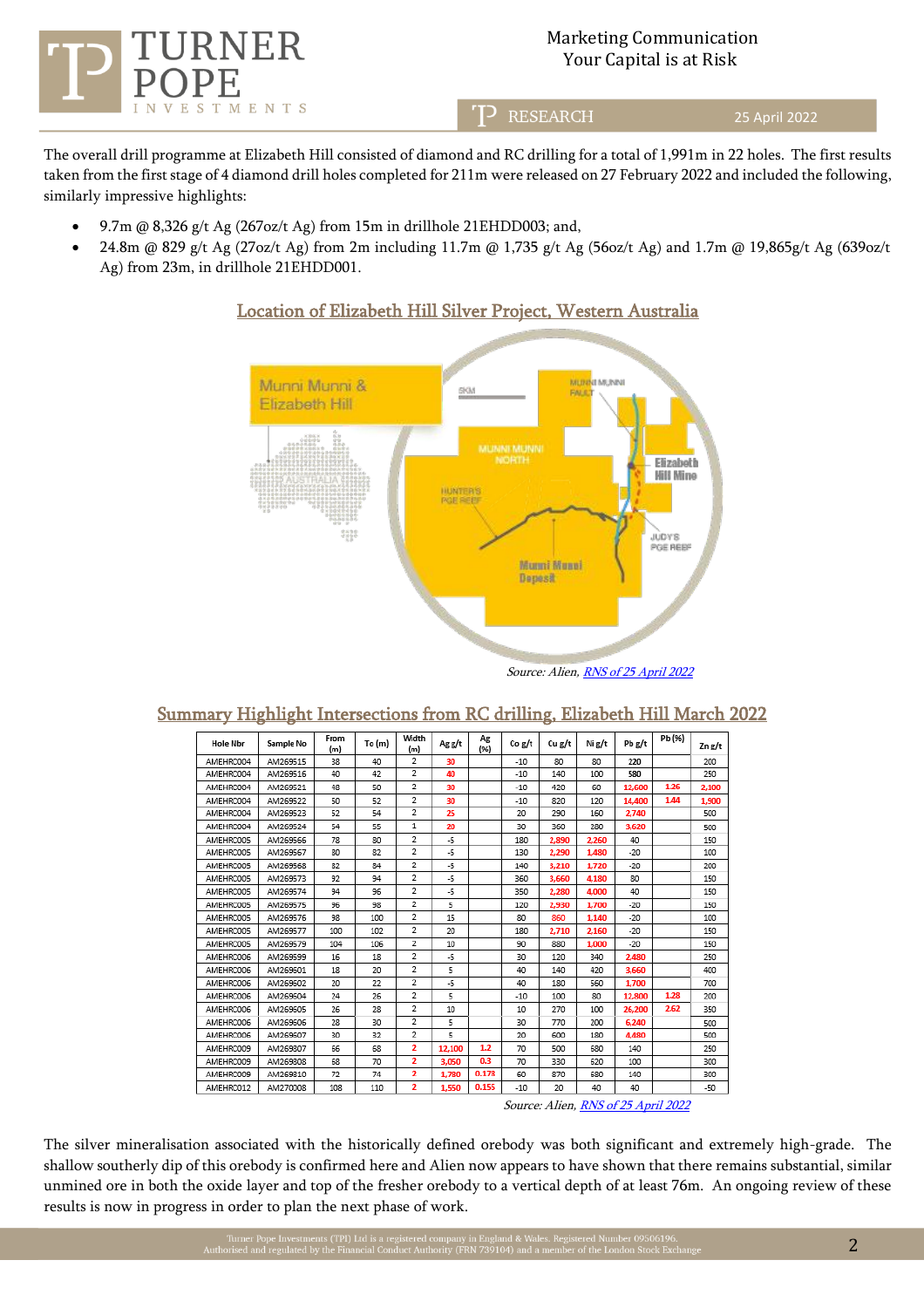

25 April 2022

Summary Plan View of Significant Drill Intersections to Date, Elizabeth Hill, April 2022

T<sup>></sup> RESEARCH



Source: Alien, RNS of 25 [April 2022](https://www.londonstockexchange.com/news-article/UFO/further-high-grade-assay-results-at-elizabeth-hill/15422512)

Hole AMEHRC012 was targeting a possible southern repeat silver mineralized system and, lying close to the Munni Munni fault, the location appears highly encouraging. The laboratory QA/QC results were all within acceptable levels, despite which management has requested certain samples in and around the high-grade intersection to be re-analysed in order to add extra confidence before possible follow up drilling is carried out. Assuming this supports initial findings, the ambition would then be to verify if there might be a wider intersection, or if this represents a narrow but significant off-shoot from a larger mineralised system to be targeted.

# Schematic N-S Cross Section of Silver Results from Elizabeth Hill Orebody Drilling, April 2022



Source: Alien, RNS of 25 April 2022

uner Pope Investments (TPI) Ltd is a regi<br>sed and regulated by the Einancial Condu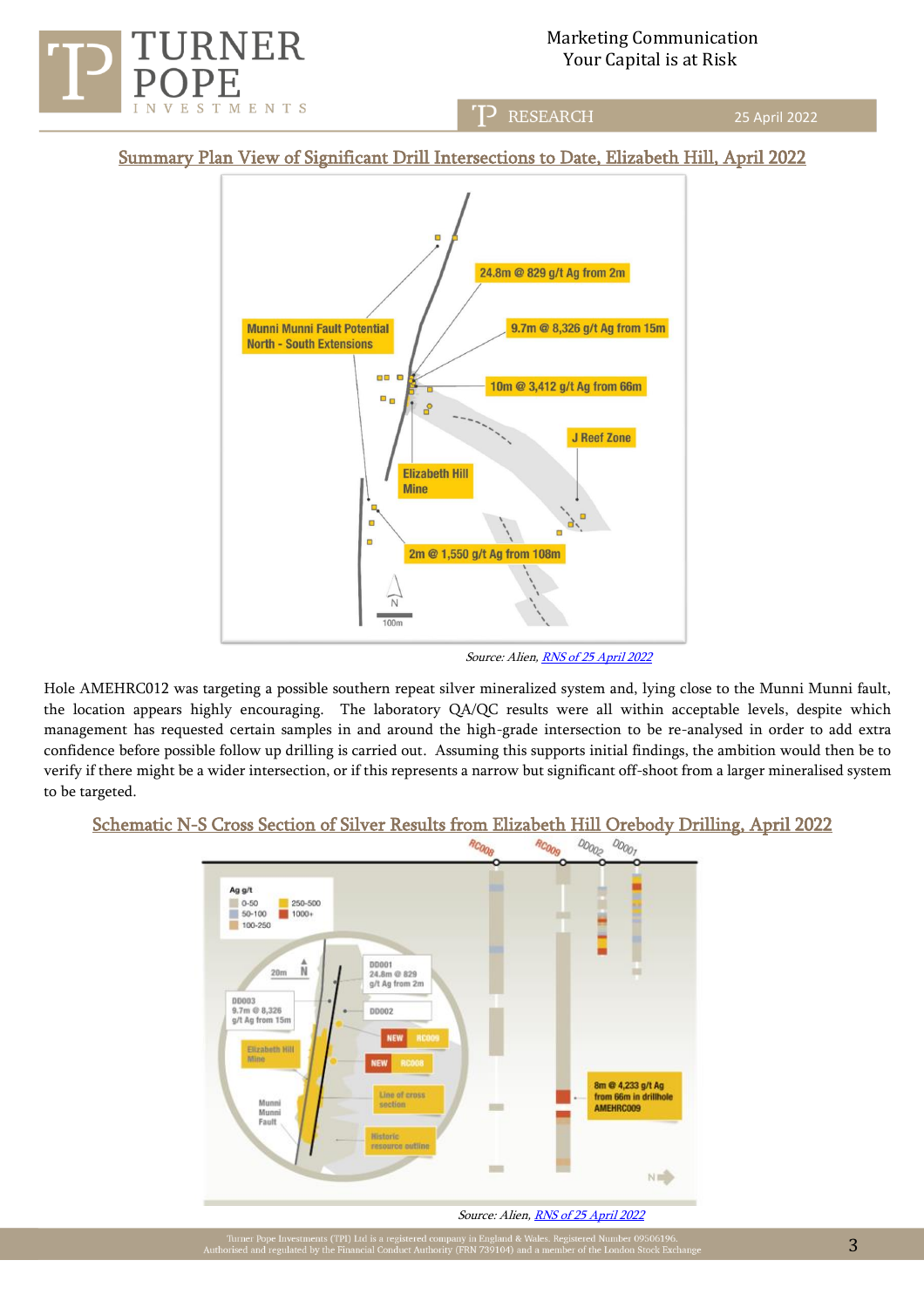

**RESEARCH** 

25 April 2022

The presence of significant copper, nickel, cobalt, zinc and lead found in the mafic units associated with the Munni Munni intrusion are also highly encouraging. Alien accordingly plans to review in more detail all historical polymetallic assays from all historic drilling across the tenement in combination with this new data to define the next stage of exploration of this target as it may represent a larger polymetallic system. The figure overleaf shows a schematic cross section of the copper grades from the drilling showing a strong anomalous trend of mineralisation associated with the mafic/ultramafic Munni Munni intrusive units.

Schematic N-S Cross Section of copper results from Elizabeth Hill orebody drilling, April 2022



Source: Alien, RNS of 25 April 2022

## Alien remains well-resourced to ensure continued heavy news flow in coming months

Today's news represents a continuation of the quite exceptional drilling that Alien has produced over the past year, building yet further confidence into its fast-revolving development wheel. The successful completion of a £4 million (gross) equity placing on 4 November 2021, even with the possible acceleration of works surrounding Elizabeth Hill and the cash element in last month's Munni Munni Platinum Group Metals and Gold Project transaction, the Group still appears to have sufficient financial resources to provide a working runway into Q3 2022. Accordingly, the coming months might be expected to see it further build upon the progress already reported across its portfolio of highly prospective base and precious metals exploration projects. Dominating this is likely to be not only continued fast-track development at the Group's Hancock Iron Ore Project as the 90% acquisition of the Hamersley Tenements continues to be progressed plus next stage planning for Elizabeth Hill, but also the commencement of onground exploration at Munni Munni and a maiden drilling programme at the Group's 100%-owned Los Campos and San Celso silver and copper-gold Donovan 2 projects in Mexico. Management can also be expected to continue to review other potential opportunities for acquisition that might complement its existing portfolio.

In this respect, it is worth recalling that back on 25 February 2021, TPI published an updated assessment of Alien. This individually reviewed each of the Group's continuing projects, from which it derived a sum-of-parts upside valuation of £82.9 million. Hamersley dominated these, contributing some £61.2 million of the total. Subsequently, of course, Alien announced negotiations were underway in order to take its holding in the Brockman and Hancock Ranges projects from 51% to 90% through a cash and shares transaction; now being finalised, this transaction (before even considering the significant progress being made elsewhere in the portfolio), along with subsequent production of Hancock's Maiden JORC resource in September 2021, clearly presents opportunity to boost this figure beyond that indicated in the original assessment.

Since February 2021, the spot US\$ price of iron ore has been highly volatile. Initially surging quite dramatically in the face of global supply-constraints following international governments and private consortiums commissioning major, relatively nearterm infrastructural projects in an effort to support economic recovery as they move into a post-Pandemic environment, 62% Fe fines imported into Northern China peaked in May 2021 at a c.US\$230/tonne, an all-time high. Setting back sharply from mid-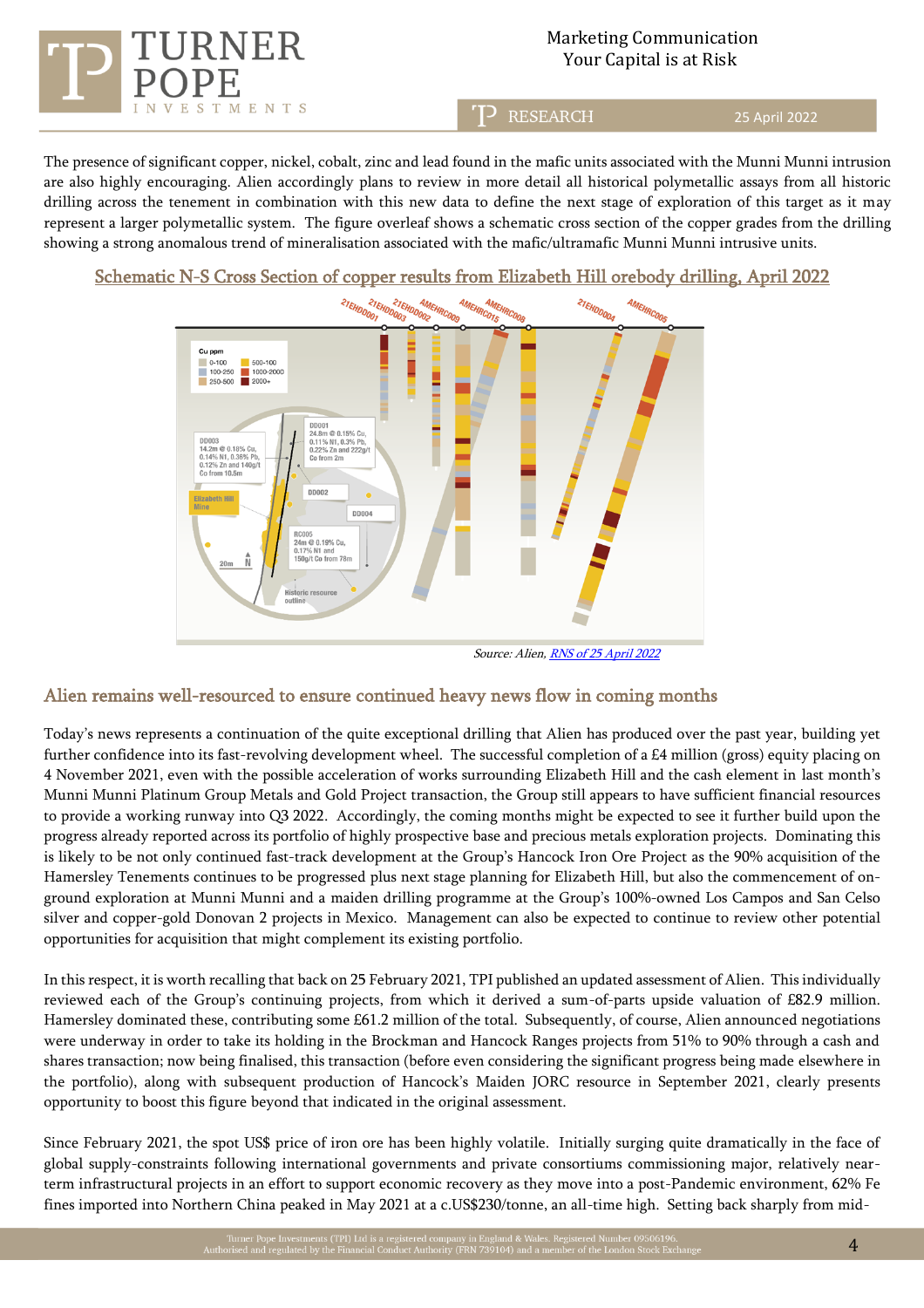### Marketing Communication Your Capital is at Risk

T<sup>></sup> RESEARCH

25 April 2022

July, following the Chinese government instructing major producers in its steel provinces to limit output to 2020 volumes, while raising export tariffs on certain materials and removing rebates on cold-rolled products in an effort to curb national carbon emissions, the coincident debt crisis faced by over-extended Chinese property companies and national power shortages have resulted in it touching lows of around US\$82.5/tonne last November. Prudently, this was close to the level incorporated in the Scoping Study's DCF assessment, despite which the metal has more recently rebounded to above US\$160/tonne.

MENTS

Given that China presently buys about 70% of global seaborne volumes, the price sensitivity of the past twelve months should be no great surprise. That said, global iron ore production growth is expected to average only 3.6% between 2021–2025 according to an August 2021 report by Fitch Solutions, while Pandemic-accelerated infrastructural spending (largely dominated by metalhungry power sector spending) witnessed a 5.5% increase spread across a large number of projects in 2020 according to Refinitiv Financial Solutions, a figure that is expected to have been followed by a similar increment in 2021. With many spot base metals continuing to trade at a premium to later-dated contracts signalling tight supplies, a repeat of August 2021's sharp rebound is now clearly underway in 2022, seemingly anticipating a boost to China's real economy amid rising confidence in its strict isolation and vaccination drive. Moreover, recognising that China's steel industry aims to reach peak carbon emissions by 2025 and achieve a 30% reduction from peak by 2030, its decarbonisation push is seen providing new demand for high-grade direct feed products, possibly spiking premium ore prices around the time that scale production from Hancock gets underway.

With Hancock's operating costs of <US\$60/tonne Free-on-Board ('FOB') resulting in potential annual operating cashflow of over US\$90/tonne at current spot prices along with significant opportunity to substantially enlarge the Project's total resource, management are now focussed on accelerating development, permitting and mine design with a view to moving into production within a short timeframe. Also of significance to interested producers, is the fact that the project's total Capex has been estimated to be less than US\$30m with high grade material being found at depth as low as just 1m.

Taking this together with reduced exploration risk being suggested by Hancock's continuing run of positive drill results, the MRE and the initial Scoping Study, the relatively low cost of extracting DSO along with valuation comparison with Alien's possibly most obvious (albeit more advanced) peer, Fenix Resources Limited (ASX: FEX). Having risen sharply in recent weeks to now value it at over AUD\$160 million (£90.1 million) based on its total of just 10.5Mt @ 64.2% Fe (Indicated and Inferred) Mineral Resources, suggests quite significant potential for upward reassessment of Alien's iron ore assets. Demonstrating the shareholder value Hancock has potential to generate, for example, it is worth noting Fenix's quarterly report of 12 October 2021, which indicated a C1 FOB cash cost of AUD\$86.77 (US\$64.4, £46.9) per wet metric tonne ('wmt') resulting from production of 197,848 wmt of lump and 143,422 wmt of fines, from which it produced AUS\$25m (£13.5m) of net operating cashflow. Being surrounded by major iron-ore producing mines while also recognising Hamersley's overall confirmed exploration target of between 50 and 245Mt @ 50% to 65% Fe, TPI is now considering these factors along with scope to reduce the aggressive 80% discount originally applied to this opportunity. Similarly prudent valuations apportioned elsewhere amongst the Group's exciting, albeit earlier stage portfolio, to which applied exploration-stage discounts range from 60% to 90% (in order to account for remaining execution, financing and dilution risks), also need to be revisited. In expectation of continued heavy news flow, Alien's share price is seen anticipating potential for further high-impact releases.

(Please note that TPI's valuation is based on financial modelling and there is no guarantee that such a valuation will ever be realised, therefore please do not base investment decisions on this valuation alone. Also please note that past performance is not a reliable indicator of future results.)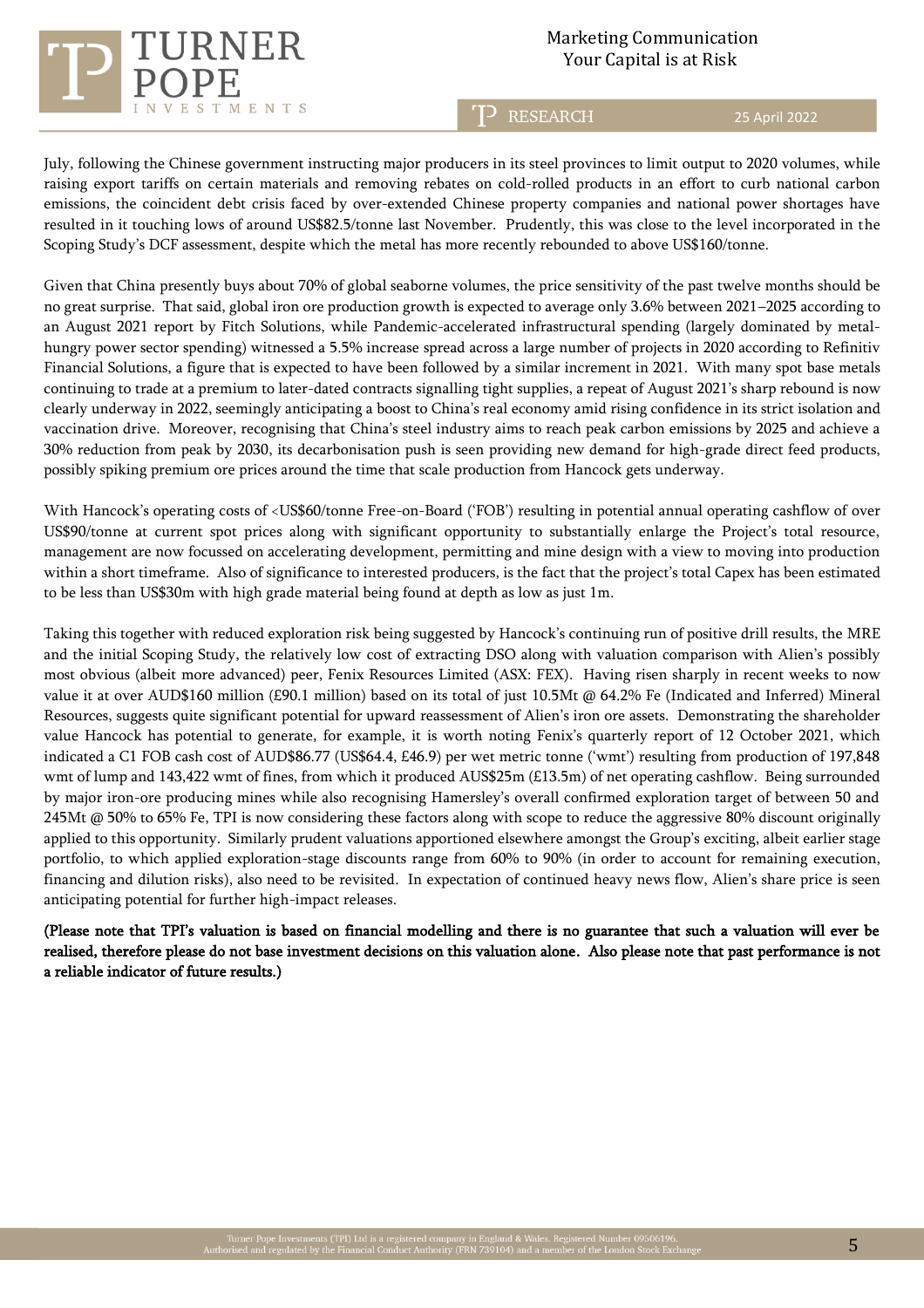

TP RESEARCH

25 April 2022

### THIS DOCUMENT IS NOT FOR PUBLICATION, DISTRIBUTION OR TRANSMISSION INTO THE UNITED STATES OF AMERICA, JAPAN, CANADA OR AUSTRALIA.

#### **Conflicts**

This is a non-independent marketing communication under the rules of the Financial Conduct Authority ("FCA"). The analyst who has prepared this report is aware that Turner Pope Investments (TPI) Limited ("TPI") has a relationship with the company covered in this report. Accordingly, the report has not been prepared in accordance with legal requirements designed to promote the independence of investment research and is not subject to any prohibition on dealing by TPI or its clients ahead of the dissemination of investment research.

TPI manages its conflicts in accordance with its conflict management policy. For example, TPI may provide services (including corporate finance advice) where the flow of information is restricted by a Chinese wall. Accordingly, information may be available to TPI that is not reflected in this document. TPI may have acted upon or used research recommendations before they have been published.

#### Risk Warnings

Retail clients (as defined by the rules of the FCA) must not rely on this document.

Any opinions expressed in this document are those of TPI's research analyst. Any forecast or valuation given in this document is the theoretical result of a study of a range of possible outcomes and is not a forecast of a likely outcome or share price.

The value of securities, particularly those of smaller companies, can fall as well as rise and may be subject to large and sudden swings. In addition, the level of marketability of smaller company securities may result in significant trading spreads and sometimes may lead to difficulties in opening and/or closing positions. Past performance is not necessarily a guide to future performance and forecasts are not a reliable indicator of future results.

AIM is a market designed primarily for emerging or smaller companies and the rules of this market are less demanding than those of the Official List of the UK Listing Authority; consequently, AIM investments may not be suitable for some investors. Liquidity may be lower and hence some investments may be harder to realise.

#### Specific disclaimers

TPI acts as joint broker to Alien Metals Limited ('Alien') which is listed on the AIM Market of the London Stock Exchange ('AIM'). TPI's private and institutional clients may hold, subscribe for or buy or sell Alien's securities.

Opinions and estimates in this document are entirely those of TPI as part of its internal research activity. TPI has no authority whatsoever to make any representation or warranty on behalf of Alien.